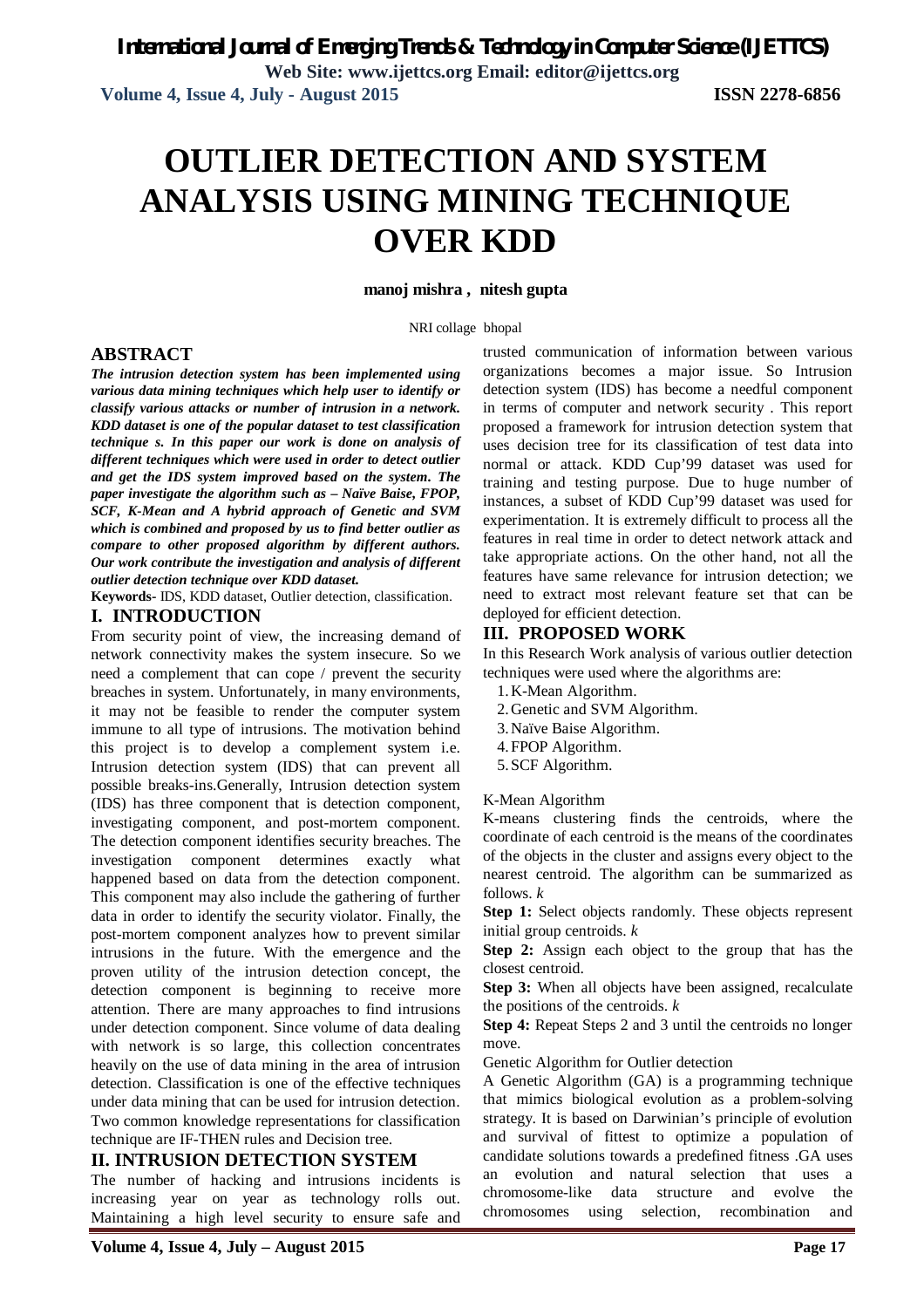# *International Journal of Emerging Trends & Technology in Computer Science (IJETTCS)* **Web Site: www.ijettcs.org Email: editor@ijettcs.org**

# **Volume 4, Issue 4, July - August 2015 ISSN 2278-6856**

mutation operators. When we use GA for solving various problems three factors will have vital impact on the effectiveness of the algorithm and also of the applications. They are:

- i) the fitness function;
- ii) the representation of individuals; and
- iii) the GA parameters. The determination of these factors often depends on applications and/or implementation

#### **NAÏVE BAISE ALGORITHM**

The Bayes rule provides a way to calculate the probability of a hypothesis based on its prior probability. The best hypothesis is the most probable hypothesis, given the observed data *D* plus any initial Knowledge about the prior probabilities of the various hypotheses *h* (*h* is a hypothesis space containing possible target function).Naive baised algorithm is based on the model called probability based model.

#### **FPOP Algorithm**

This is the basic measure for identifying outliers. To describe the reasons why identified outliers are abnormal, the itemsets that are not contained in the transaction (it is said that the itemset is contradictive to the transaction) are good candidates for describing the reasons.

#### **SCF Algorithm**

A fast outliers identification method for categorical data sets named SCF (Squares of the Complement of the Frequency). The proposed method aims at finding outliers, observations with small marginal frequencies. For each observation, it calculates frequency score named SCF(*xi*):

SCF uses the sum of squares of the complement of the marginal frequency instead sum of the marginal frequency to emphasize the difference between frequent and infrequent categories. In contrast to other outliers identification methods in categorical data sets, it considers number of categories in the categorical variables.

## **IV. EXPERIMENTAL SETUP**

The KDD Cup 99 dataset has been used for implementation of our proposed algorithms. KDD Cup 99 dataset are based on the 1998 DARPA initiative which provide a benchmark for evaluating IDS. In 1998, DARPA Intrusion Detection Evaluation Program was set up and managed by MIT Lincoln Laboratory at MIT. The objective of evaluation program was to evaluate research in the field of intrusion detection. The evaluation program launched a standard dataset i.e. DARPA98 dataset which includes a wide variety of intrusion simulated in a military network environment. DARPA98 dataset was used as training dataset as well as testing dataset to evaluate the performance of IDS. Lincoln Laboratory set up an environment to acquire nine weeks of TCP dump data. DARPA98 dataset contains seven weeks training data and two weeks testing data [15]. The improved version of DARPA98 dataset is termed as KDD Cup 99 dataset. KDD Cup 99 dataset was used for the Third International Knowledge Discovery and Data Mining Tools Competition held in conjunction with KDD-99 the Fifth International Conference on Knowledge Discovery and Data Mining. The competition task was to build a network

intrusion detector, a predictive model capable of distinguishing between ``bad'' connections, called intrusions or attacks, and ``good'' normal connections.

#### **DIFFERENT ATTACKS**

KDD Cup 99 dataset contains 22 different types of attack. These various attacks has been described in four major categories: Denial of service (DOS) attack, User to root (U2R) attack, Remote to local (R2L) attack, Probes attacks.

**Denial of Service (DoS):** A DoS attack is a type of attack in which the hacker makes a computing or memory resources too busy or too full to serve legitimate networking requests and hence denying users access to a machine.

**Remote to User Attacks (R2L):** A remote to user attack is an attack in which a user sends packets to a machine over the internet, which s/he does not have access to in order to expose the machines vulnerabilities and exploit privileges which a local user would have on the computer. **User to Root Attacks (U2R):** These attacks are exploitations in which the hacker starts off on the system with a normal user account and attempts to abuse vulnerabilities in the system in order to gain super user privileges.

**Probing:** Probing is an attack in which the hacker scans a machine or a networking device in order to determine weaknesses or vulnerabilities that may later be exploited so as to compromise the system.

## V. **RESULT ANALYSIS**

All the experiments were performed using an i5-2410M CPU @ 2.30 GHz processor and 4 GB of RAM running windows 8. The discussed feature selection algorithms were implemented using language Java. Proposed as well as existing algorithms were applied one by one in same dataset. At last, comparative study was prepared for all algorithms.

|                  |                |                |      |             |              |                 |                |             |      |      |     |      |                | <b>Outlier Detection Mechanism Implementation</b> |                |                |                |          |                |                     |                |              |
|------------------|----------------|----------------|------|-------------|--------------|-----------------|----------------|-------------|------|------|-----|------|----------------|---------------------------------------------------|----------------|----------------|----------------|----------|----------------|---------------------|----------------|--------------|
| LOAD DATASE-     | D              | SIG            | PRO. | SER.        | <b>FLAG</b>  | SRC.            | DST.           | <b>LAND</b> | WRO. | URG. | HOT | DST. | DST.           | DST.                                              | DST.           | DST.           | DST.           | DST.     | DST.           | DST.                | DST.           | ATTA.        |
|                  | 1              | 0              | to   | orivate REJ |              | Ō               | Ō              | 0           | 0    | Ō    | ō   | 255  | 10             | M                                                 | ,06            | Ō              | 0              | Ō        | ð              |                     |                | nect.        |
|                  | $\overline{c}$ | $\theta$       | to   | orivate RE. |              | Ō               | $\overline{0}$ | $\theta$    | Ō    | 0    | Ï   | 255  | 1              | $\theta$                                          | 06             | ō              | $\theta$       | $\theta$ | đ              |                     |                | nept.        |
|                  | 3              | $\overline{c}$ | to   | fb d        | SF           | 12983           | 0              | 0           | 0    | 0    | ö   | 134  | 86             | $51$                                              | $\mathbb{M}$   | 61             | $\omega$       | 0        | Ō              | Ō                   | 0              | no.          |
| <b>KNEW</b>      | 4              | $\theta$       | icmo | eco i       | SF           | 20              | 0              | $\theta$    | 0    | 0    | ō   | 3    | 57             |                                                   | 0              | 1              | 23             | 0        | ô              | 0                   | Ö              | saint        |
|                  | 5              |                | to   | telnet      | <b>RSTO</b>  | 0               | 15             | 0           | 0    | 0    | ō   | 29   | 86             | 31                                                | $\overline{1}$ | .03            | $\omega$       | 0        | ō              | 83                  | J <sub>1</sub> | msc.         |
|                  | 6              | 0              | to   | htp         | SF           | 267             | 14515          | $\theta$    | O    | 0    | ō   | 155  | 255            | 1                                                 | 0              | .01            | œ              | O1       | 0              | 0                   | 0              | nor          |
| GENETIC+SWI      |                | 0              | to   | smto        | SF           | 1022            | 387            | 0           | 0    | 0    | ŏ   | 255  | 28             | $\overline{11}$                                   | J2             | 0              | ō              | 0        | Ō              | $\overline{\Omega}$ | $\mathbf{M}$   | nor.         |
|                  | 8              | 0              | to   | telnet      | SF           | 12 <sub>3</sub> | 174            | 0           | O    | O    | O   | 255  | 255            | 1                                                 | 0              | 0              | O              | O1       | .01            | $\overline{M}$      | .co            | <b>QUES.</b> |
|                  | 9              | 0              | to   | htp         | s            | 327             | 467            | 0           | 0    | 0    | ō   | 151  | 255            | 1                                                 | 0              | 01             | $\mathfrak{g}$ | 0        | ō              | 0                   | 0              | nor.         |
|                  | 10             | 0              | to   | ñ           | \$F          | 26              | 157            | 0           | 0    | 0    | O   | 52   | 26             | 5                                                 | .08            | $\Omega$       | 0              | 0        | Q              | 0                   | 0              | <b>QUAS.</b> |
| Naive Baise Algo | 11             | 0              | to   | teinet      | SF           | Ō               | 0              | Ô           | 0    | 0    | ō   | 255  | 128            | 5                                                 | .O1            | ō              | ō              | 0        | Ō              | .66                 | $\mathfrak{A}$ | msc.         |
|                  | 12             | 0              | top  | smtp        | SF           | 616             | 30             | 0           | Ō    | 0    | O   | 255  | 129            | 51                                                | $\mathfrak{g}$ | 0              | O              | 0        | Ō              | 33                  | 0              | 10.          |
|                  | 13             | $\theta$       | to   | orivate     | RE.          | Ò               | Ō              | 0           | 0    | 0    | t   | 255  | $\overline{2}$ | û                                                 | $\overline{0}$ | Ō              | Ö              | Ö        | ŏ              |                     | 1              | neot.        |
| FPOP             | 14             | 0              | top  | telnet      | $\mathbf{S}$ | 0               | 0              | $\theta$    | Ō    | 0    | 0   | 235  | 171            | $\overline{13}$                                   | $\sqrt{0}$     | 0              | 0              | 69       | 95             | $\overline{w}$      | 0              | nept.        |
|                  | 15             | 37             | top  | telnet      | s            | 773             | 3642           | $\theta$    | 0    | 0    | ö   | 38   | 73             | 16                                                | .06            | $\omega$       | 04             | 0        | $\overline{B}$ | 0                   | $\overline{0}$ | nor          |
|                  | 16             | 0              | to   | hto         | SF           | 350             | 3610           | $\theta$    | 0    | 0    | Ō   | 71   | 255            | 1                                                 | 0              | $\mathfrak{N}$ | $\mathfrak{a}$ | 0        | Ō              | 0                   | 0              | 10.          |
|                  | 17             | 0              | top  | htp         | SF           | 213             | 659            | 0           | 0    | 0    | ō   | 255  | 255            | 1                                                 | 0              | Ō              | ō              | 0        | Ō              | 0                   | 0              | nor          |
| SCF              | 18             | 0              | to   | hto         | SF           | 245             | 2090           | 0           | 0    | 0    | ō   | 35   | 255            | 1                                                 | 0              | .03            | œ              | 0        | ō              | 0                   | 0              | 10.          |
|                  | 19             | 0              | udo  | orivate     | SF           | 45              | 44             | 0           | 0    | 0    | ō   | 255  | 255            | 1                                                 | 0              | 1              | Ō              | 0        | Ō              | 0                   | 0              | nor.         |
|                  | 20             | 0              | top  | orivate REJ |              | 0               | 0              | 0           | 0    | 0    | O   | 255  | 18             | $\overline{M}$                                    | $\sqrt{0}$     | ō              | ō              | 0        | 0              |                     | 1              | nept         |
| Result Analysis  | 21             | 0              | top  | ldan        | <b>REJ</b>   | Ō               | 0              | $\theta$    | 0    | 0    | ō   | 255  | 19             | J7                                                | $\sqrt{6}$     | Ō              | Ō              | $\theta$ | Ő              |                     |                | neot         |
|                  | $\overline{2}$ | 0              | top  | pop 3       | $\mathbf{S}$ | 0               | 0              | 0           | 0    | 0    | ō   | 255  | 87             | $\overline{\mathcal{Y}}$                          | $\mathfrak{g}$ | $\mathfrak{g}$ | 0              | 1        | 1              | $\theta$            | Ō              | msc.         |
|                  | $\overline{c}$ | 0              | to   | htp         | SF           | 195             | 1823           | 0           | 0    | 0    | ō   | 255  | 255            | 1                                                 | 0              | Ō              | Ō              | 0        | Ō              | $\theta$            | 0              | nor          |
| TOTAL DATASET    | 24             | $\theta$       | to   | hto         | SF           | 277             | 1816           | $\theta$    | 0    | 0    | ö   | 36   | 255            | 1                                                 | 0              | $\mathfrak{g}$ | $\omega$       | 0        | ô              | Ō                   | 0              | 10.          |
| 22500            | 25             | 0              | top  | couner      | RE.          | Ō               | Ō              | 0           | 0    | 0    | ō   | 255  | 8              | O.                                                | $\sqrt{6}$     | Ō              | O              | Ō        | Ő              |                     | 1              | nept         |
|                  | 26             | 0              | top  | disc.       | <b>RSTO</b>  | $\theta$        | 0              | $\theta$    | Ō    | 0    | ö   | 255  | 13             | 16                                                | .06            | ō              | $\theta$       | $\theta$ | ô              |                     |                | nept.        |
| TOTAL OUTLIER    | 27             | 0              | top  | htp         | SF           | 294             | 6442           | 0           | 0    | 0    | ō   | 18   | 255            |                                                   | 0              | 01             | 01             | $\theta$ | Ō              | O                   | O              | nor          |
|                  | 28             | 0              | to   | htp         | s            | 301             | 440            | 0           | Ō    | 0    | ō   | 255  | 255            |                                                   | $\theta$       | ō              | 0              | 0        | ŏ              | $\theta$            | Ō              | 10.          |
| Label2           | 29             | 0              | icmo | ecr i       | \$F          | 520             | 0              | 0           | 0    | 0    | ō   | 46   | 59             |                                                   | 0              | 1              | $\overline{1}$ | $\theta$ | đ              | ō                   | 0              | smun         |
|                  | 30             | 0              | udo  | orivate     | SF           | 54              | 51             | 0           | 0    | 0    | t   | 255  | 255            |                                                   | $\theta$       | 83             | 0              | 0        | ŏ              | $\theta$            | Ō              | nor          |

**Figure 1:** All dataset loaded into our framework.